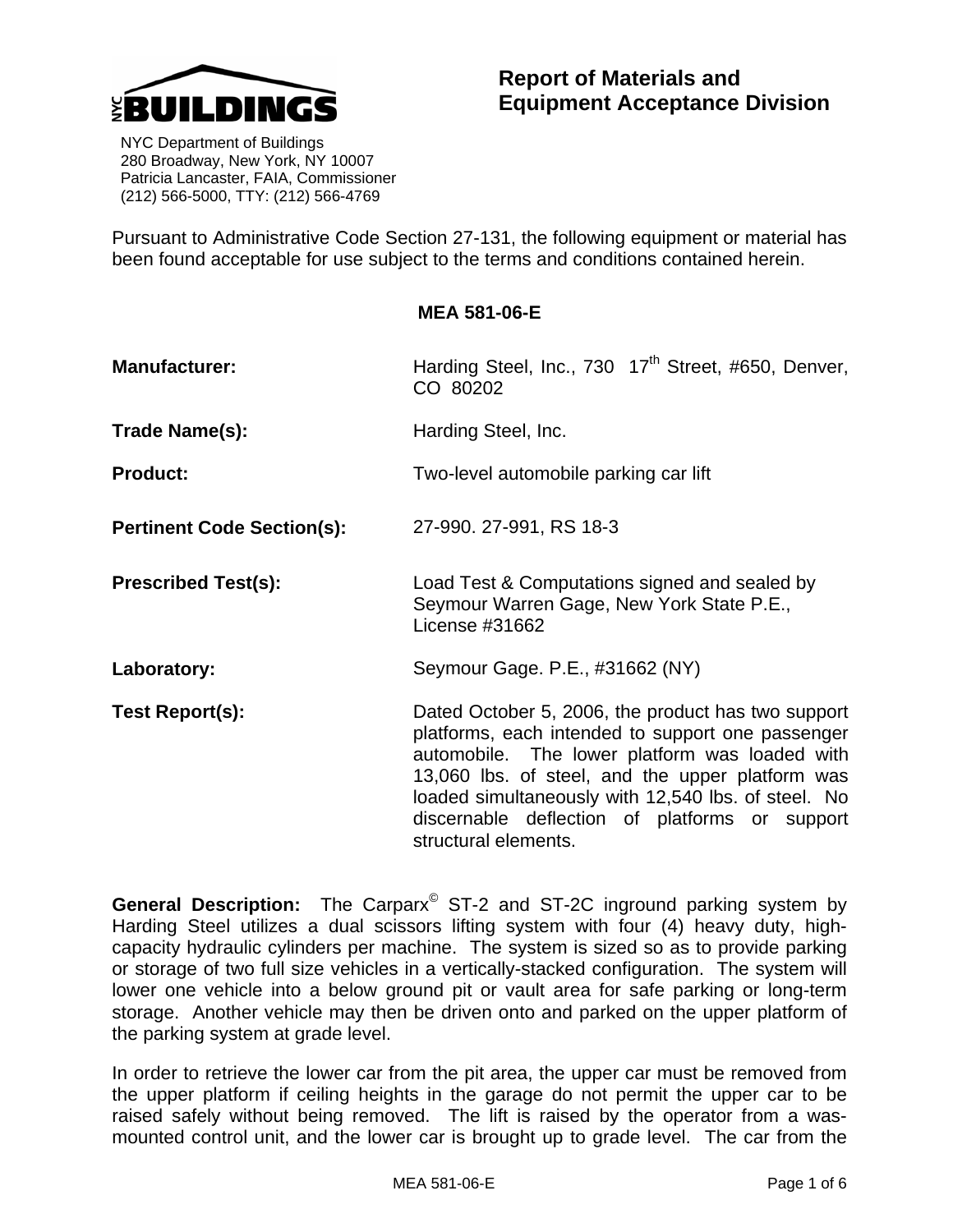lower platform can then be driven off the lift. In applications where there is adequate ceiling clearances to allow the upper car to remain parked, the machine will be configured for two-car operation.

The Carparx© inground parking system is designed to be compatible with the needs of single-family residences and multi-family dwellings. The design features include flat, oversized vehicle platforms that are easy to park on and that can accommodate passenger vehicles and light trucks. There are no trip hazards and the systems are perfectly flush to the garage floor surface. All lifting devices, structural members, and hydraulic components are completely below ground and out of the way of the operator. There are no gaps between the edges of the pit and the vehicle platforms when the lift is in its down position or in its raised position.

**Hydraulic Power and Controls:** Each parking system is powered by an integrated commercial grade hydraulic power-pack system that is sized to each installation. Larger capacity hydraulic pumps are provided that are capable of operating multiple lifts or lifts that are configured for simultaneously lifting two cars. The power units require a 220V, single phase, 40 amp power feed terminated to a standard commercial grade shut-off box (provided by others).

Individual key-activated control switches are provided for each Carparx<sup>®</sup> unit. Key switches provide a "dead-man" feature which stops the lift whenever the up or down button is released, regardless of the position of the lift at the time the button is released. For safety, operator switches are always placed within full line-of-sight of the lift system, but not so close as to put the operator in a location where he can place feet or hands on or under the lift during operation. Switch locations are job specific.

**Safety Design:** The Carparx<sup>®</sup> system is designed and installed with the utmost of safety considerations. These systems should never be operated by children or by people who have not been taught "safe" operation. The Carparx<sup>®</sup> lift will stop and hold at any level when either the operator control is released, or if the machine is electrically stopped by a limit switch, safety interlock, or photo beam. An electric upper limit switch (standard) will stop the lift at the set upper limit where the lower platform meets the grade level of the garage floor.

The dual scissors design and the 4-hydraulic cylinders provide stability and safety for both people and vehicles. The system cannot inadvertently drop due to power failure, hydraulic failure, operator error, or minor seismic event. Each hydraulic cylinder is equipped with a mechanical velocity-fuse that prevents rapid loss of hydraulic pressure. The lifts cannot release inadvertently, nor will they drift down if left in the raised position for extended periods.

Four (4) steel maintenance locks are fitted to each system. When moved into place by a service technician, the lift is supported by the locks and cannot be lowered below a fixed level that is safe for the technician to work under the lift. Hydraulic components can be removed or serviced safely without the risk of system collapse or failure.

**Lower Platform:** The lower platform is configured so as to mate to the upper level concrete floor for drive-on and drive-off when fully raised. The surface is an integrated flat steel platform with a diamond plate, non-skid surface. The platform is designed to accommodate a vehicle parked on the platform weighing up to 6,000 pounds. The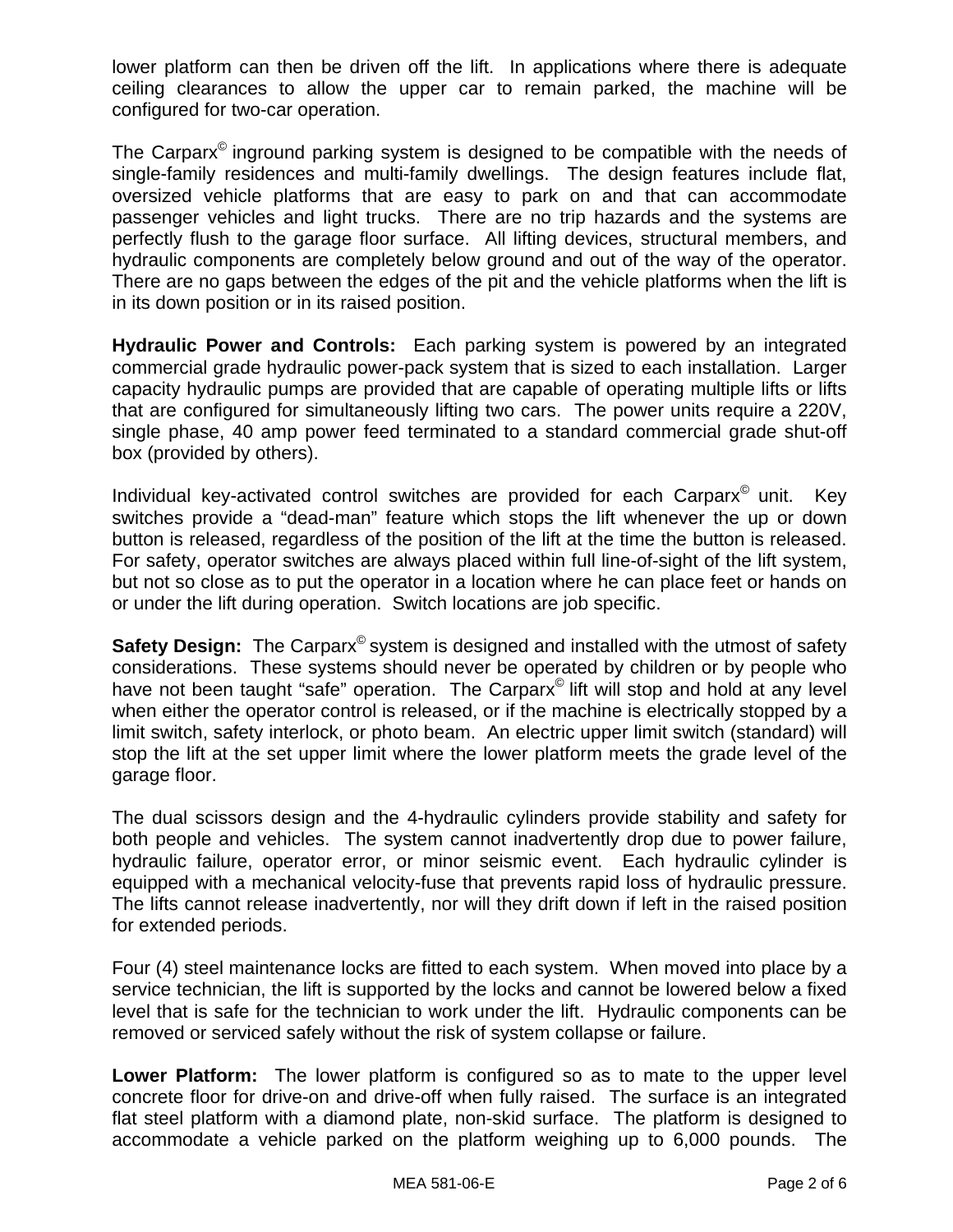platforms will accommodate full-size and extended length SUVs and light trucks (see dimensions). A safety railing is built into the front of the lower platform parking cavity. The railing protects the garage walls from a drive-through incident. The gap between the platform edges and the floor of the finished garage floor at grade will be determined by the contractor/installer of the concrete floor surface. A gap of at least one inch is recommended (see pit specifications).

**Upper Platform:** The upper platform or "roof" level is configured as an integrated flat steel platform with a diamond plate, non-skid surface. The platform is designed to completely cover/conceal the lower pit area and provide a flush or near-flush edge where the platform meets the concrete floor of the garage. The platform will be designed to accommodate a vehicle parked on the platform weighing up to 6,000 pounds. For configurations where the upper car will be left in place when the lift is raised, there are optional wheel stop units that can be welded or bolted to the upper platform to protect against a roll-off incident.

**Interplatform Structure:** The roof level is held in place by four vertical posts extending from the lower platform to the upper platform. The railing at the front of the lift is attached to the front two posts. The rear posts are positioned 4 feet forward of the rear edge of lower platform so as to enable safe drive-on and drive-off to/from the lower platform. The posts are cut to one of three standard heights that create one of three standard clearance measurements between the platforms (66", 72" or 78"). Custom lengths can be accommodated at time of order. The length of the posts will determine the amount of ceiling clearance that is required for the lift in its raised position. The length of the vertical posts will also determine the minimum depth of the pit required for the lift.

**Optional Drainage Slope:** The upper platform maybe sloped up to 2" from front to back for the purpose of providing drainage. This is a configured dimension and must be specified when the lift is ordered. Metal spacers in either 1" or 2" thickness are provided that bolt between the front vertical posts and the upper platform. Lower platforms are not sloped.

| Lower platform outside dimension:                                  | 94" wide x 226" long (large SUV)                         |
|--------------------------------------------------------------------|----------------------------------------------------------|
| Roof level outside dimension:                                      | 102" wide x 234" long                                    |
| Platform-to-platform clearance:                                    | 66" minimum to 78" maximum<br>(may be custom-configured) |
| Roof level parked vehicle capacity (lifting):                      | 6,000 lbs. (large SUV)                                   |
| Lower level stored vehicle capacity (lifting):                     | 6,000 lbs. (large SUV)                                   |
| Pit dimensions (minimum as measured at the<br>garage floor level): | 98" wide x 228" long                                     |
| Minimum pit depths - 78" interplatform spacing:                    | 96" minimum pit depth                                    |
| -72" interplatform spacing:                                        | 90" minimum pit depth                                    |
| - 66" interplatform spacing:                                       | 84" minimum pit depth                                    |

**Dimensions:** The sizes and capacity of this version of the parking system will be as follows: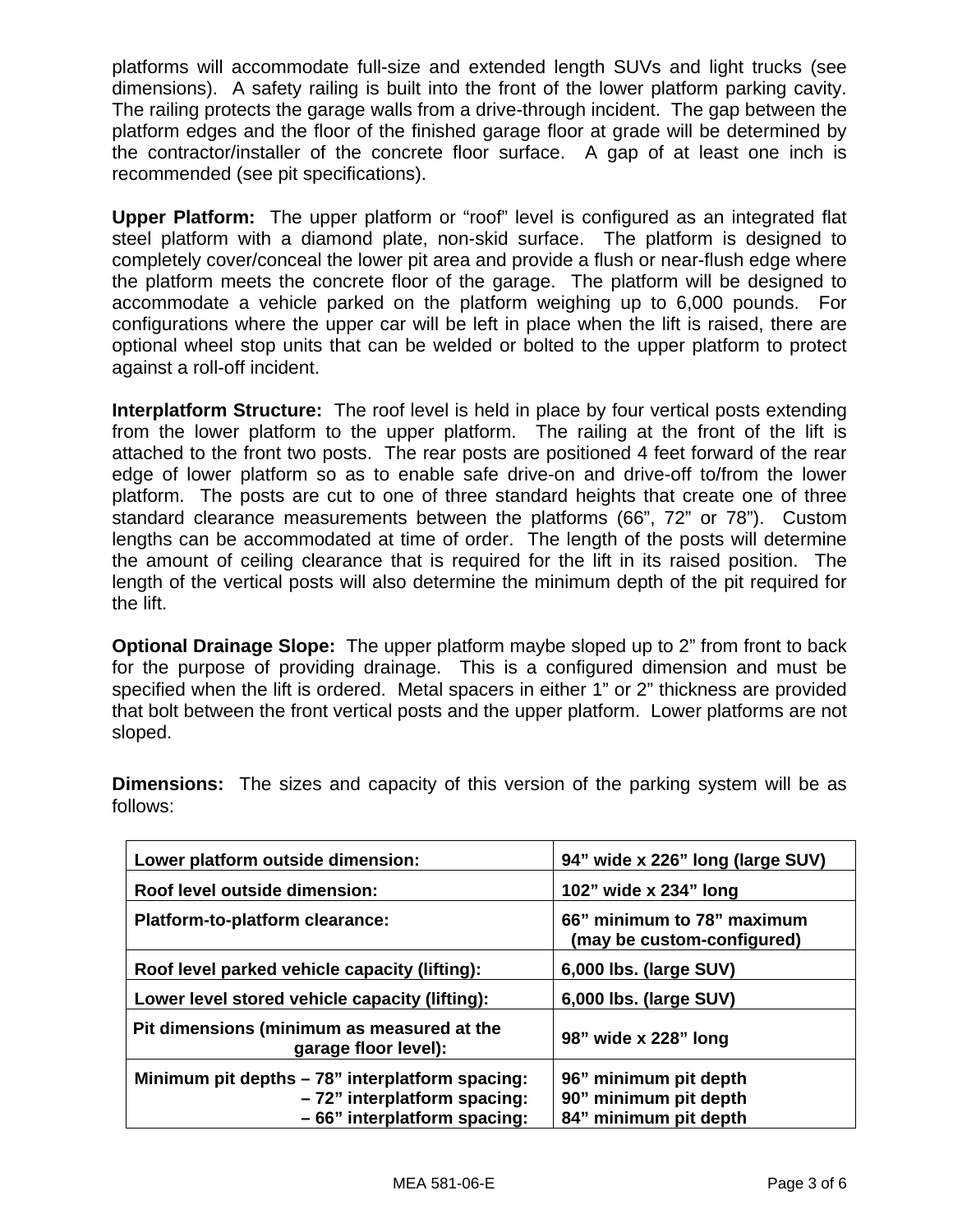**Painting Coating:** The entire Carparx<sup>®</sup> system is coated with industrial grade enamel paint (light gray color) before leaving the factory.

**Lowering Stops:** Each lift is supplied with a set of four (4) steel "stop posts" that allow the lowered lift to come to rest at exactly the correct level that allows the upper platform to mate with the finished garage floor surface. These posts are installed and custom-cut or adjusted to the specific lift.

**Optional Base Plate Extensions:** For installations where basements or pit areas exceed the recommended minimum pit depth by more than 3", a base plate extension will be required. These steel weldments are custom-configured in the factory and are fabricated so as to raise the entire lift assembly to the proper level thereby allowing the lift to meet the garage floor properly in both the raised and lowered positions. Base plate extensions allow the Carparx<sup>®</sup> System to be installed to basement areas up to 13 feet in depth. Base plate extensions are an extra charge option.

**Lifting Speed:** Time to raise the lift through a 6ft. 6inches vertical stroke takes approximately 60-90 seconds. This rate can be adjusted within prescribed safety limits at time of installation, but may vary due to system configuration, temperature or other factors.

**Lifting Weight Limits:** The hydraulic pump system for each lift installation is set by the installers so as to prevent the machines from lifting a weight that will exceed the design limits of the machines or the specific installation.

**Terms and Conditions:** The Carparx©, Models ST-2 and ST-2C, are accepted for indoor and outdoor use subject to the following conditions:

## Indoor Use

- 1. Installation of the lifts shall be in sprinklered garages, which also have sidewall sprinklers to protect the lower vehicle parked on the lift. The sidewall sprinklers shall be protected from mechanical injury. The sprinkler pipe sizes shall be adequate to supply the additional sidewall sprinklers.
- 2. Plans shall be filed and approved by New York City Department of Buildings for the alteration of the existing sprinkler system and tie-in of the additional sprinklers. Hydrostatic tests of the sprinkler system components shall be witnessed and approved by the Fire Department and the Department of Buildings.
- 3. The floor loads shall be recalculated for adequacy for the additional weight of the lift and the cars, and filed with the Department of Buildings by a structural Professional Engineer.
- 4. In garages that do not have pre-existing sprinklers, the sprinkler system shall be designed for "High-piled Storage".